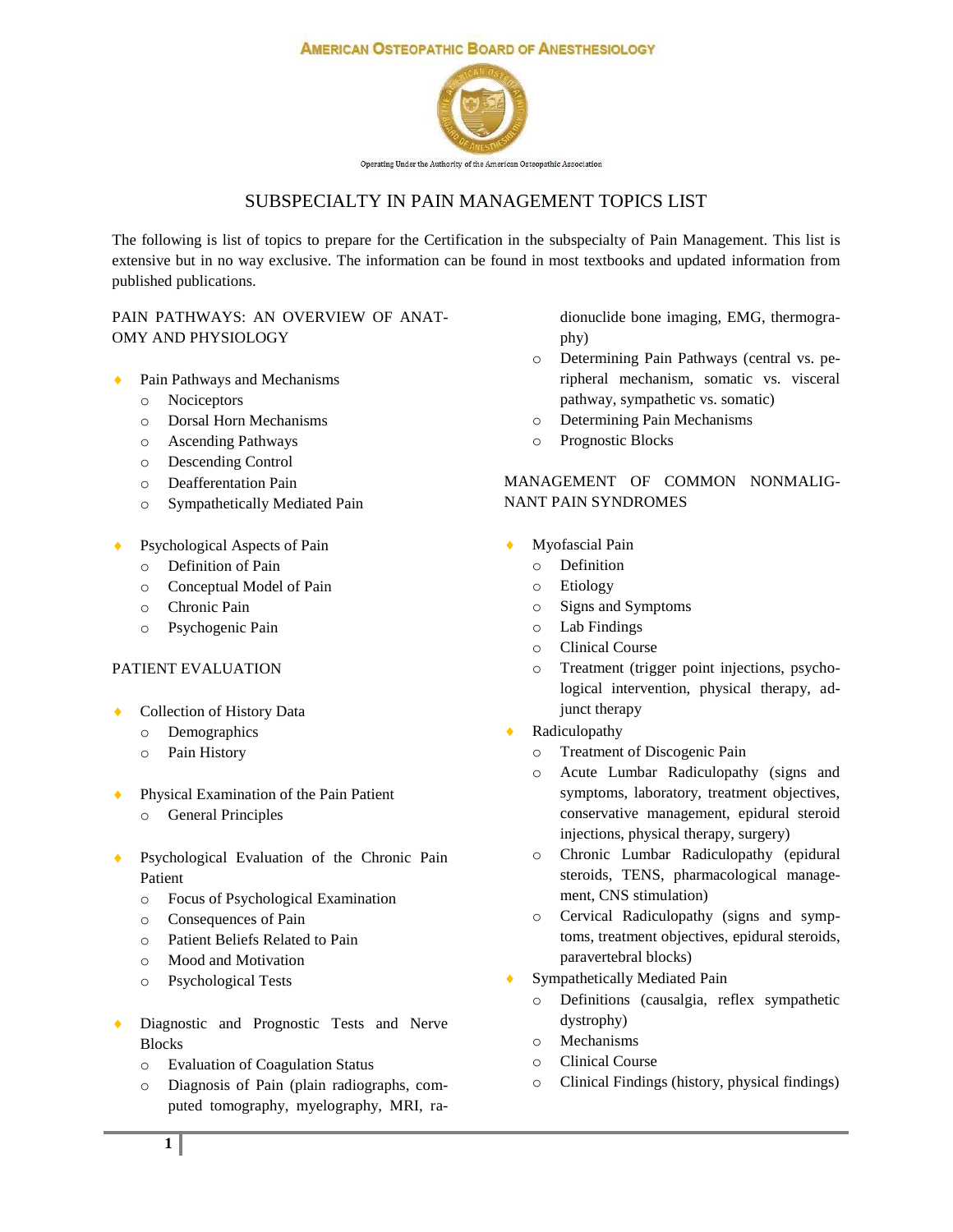- Special Studies (sweat test, skin conductance, plane radiographs, three-phase bone scan, differential block)
- o Therapy (physical therapy, stellate ganglion block, lumbar sympathetic block, pharmacological management)
- Herpes Zoster and Postherpetic Neuralgia
	- o Definition
	- o Epidemiology
	- o Clinical Picture
	- o Treatment of Acute Herpes Zoster
	- o Treatment of Postherpetic Neuralgia
- Peripheral Neuralgia
	- o Symptoms (dysthesias, neuralgias, polyneuropathies)
	- o Laboratory Tests/Physical Examination
	- o Management (pharmacological, physical therapy, surgery
- Postamputation Pain
	- o Pathophysiology
	- o Symptoms (stump pain, phantom limb sensation, phantom pain)
	- o Goals of therapy
	- o Treatment Options (pharmacological, surgical, sympathectomy)
- Joint Pathology of the Spine
	- o Facet Joint Pain (symptoms, clinical findings, symptomatology, treatment options)
	- o Sacroiliac Joint Pain (symptoms, pathology, diagnosis, treatment and management)
- Pancreatitis
	- o Clinical Features
	- o Pathogenesis
	- o Diagnosis
	- o Differential Diagnosis
	- o Treatment Approach (objectives, for acute pancreatitis, for chronic pancreatitis)
- Facial Pain
	- Examination (anatomical, sensory distribution, cranial nerve function, occlusal analysis, joint motion, soft tissue, psychological factors)
	- o Temporomandibular Joint Syndromes (symptoms, pathophysiology, treatment objectives, management)
	- o Neuromas (symptoms, pathophysiology, treatment objectives, management)
	- o Trigeminal Neuralgia (symptoms, pathophysiology, treatment objectives, management)
	- o Atypical Facial Pain (symptoms, pathophysiology, treatment objectives, management)
- Headache
	- o History
	- o Vascular Headache (definitions, pathophysiology, signs & symptoms, laboratory, treatment objectives, management)
	- o Cluster Headache (characterization, pathophysiology, signs & symptoms, management)
	- o Paroxysmal Hemicrania Sjaastad's Syndrome (characterization, pathophysiology, signs & symptoms, management)
	- o Mixed Headache
	- o Musculogenic Headache (characterization, pathophysiology, signs & symptoms, management)
	- o Occiptial Neuralgia (characterization, pathophysiology, signs & symptoms, management)
	- o Cervicogenic Headache (characterization, pathophysiology, management)
	- o Post Dural Puncture Cephalgia (symptoms, treatment objectives, management)
- ◆ Chronic Pelvic Pain
	- o Etiology
	- o Characteristics
	- o Evaluation (history, signs & symptoms, physical findings, psychological aspects)
	- o Treatment Objectives
	- o Management (pudendal block, paracervical block, caudal or epidural block, pharmacological)
- Postoperative Pain
	- o Acute Pain in the Chronic Pain Patient
	- o Pharmacological Considerations
	- o Regional Blocks
	- o Psychological Aspects
- ◆ Central and Post-Spinal Cord Injury Pain
	- o Classification
	- o Treatment Options (drug therapy, psychological support, regional blocks, sympathectomy)
	- o Management of Patient with Spinal Cord Injury (classification of pain, treatment of post-SCI pain syndromes)
- ◆ Psychological Treatment of Chronic Pain
	- o Patient Education
	- o Cognitive-Behavioral Therapy
	- o Biofeedback
	- o Relaxation Therapy
	- o Group Therapy